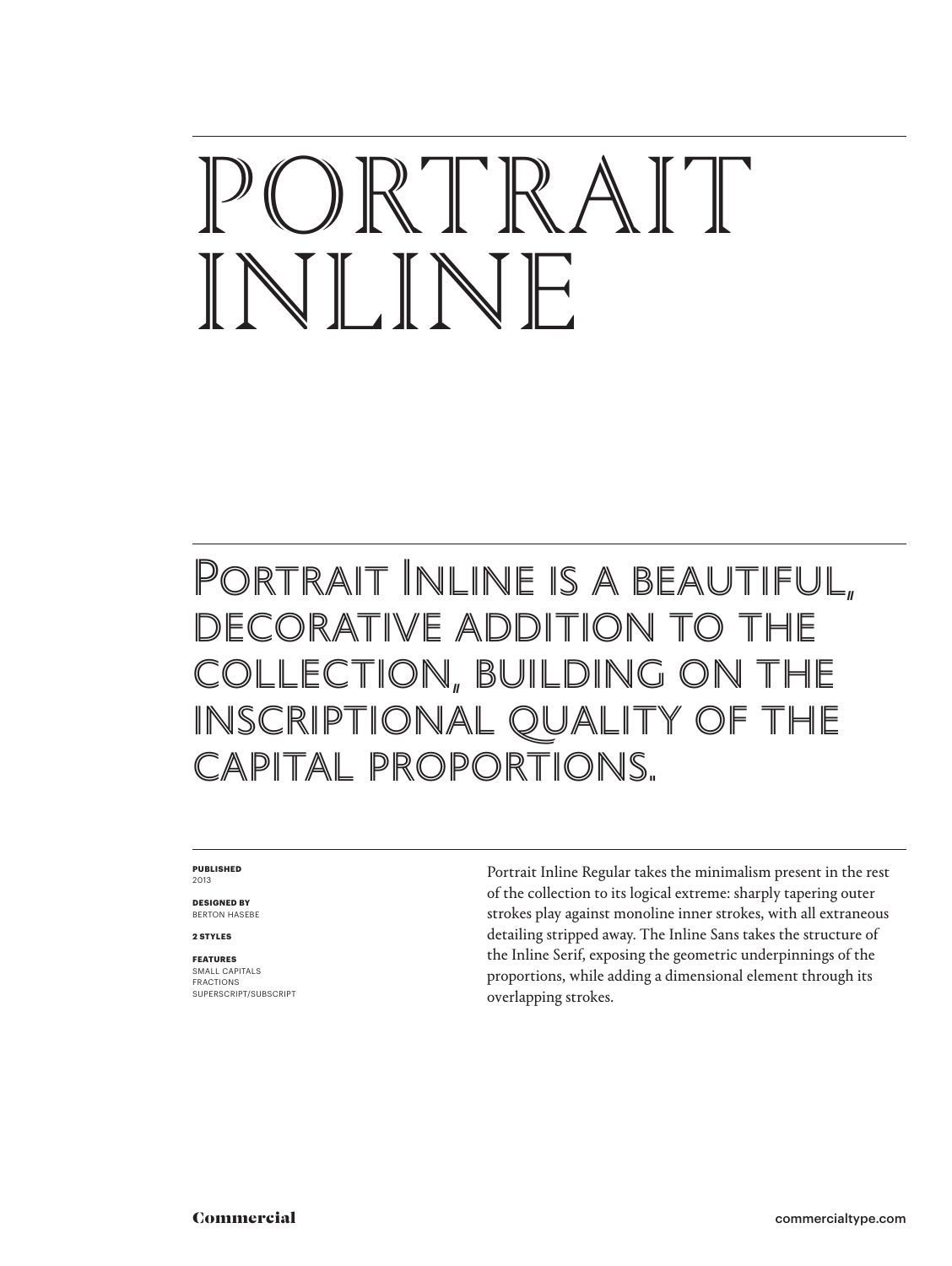## Portrait Inline Regular Portrait Inline Sans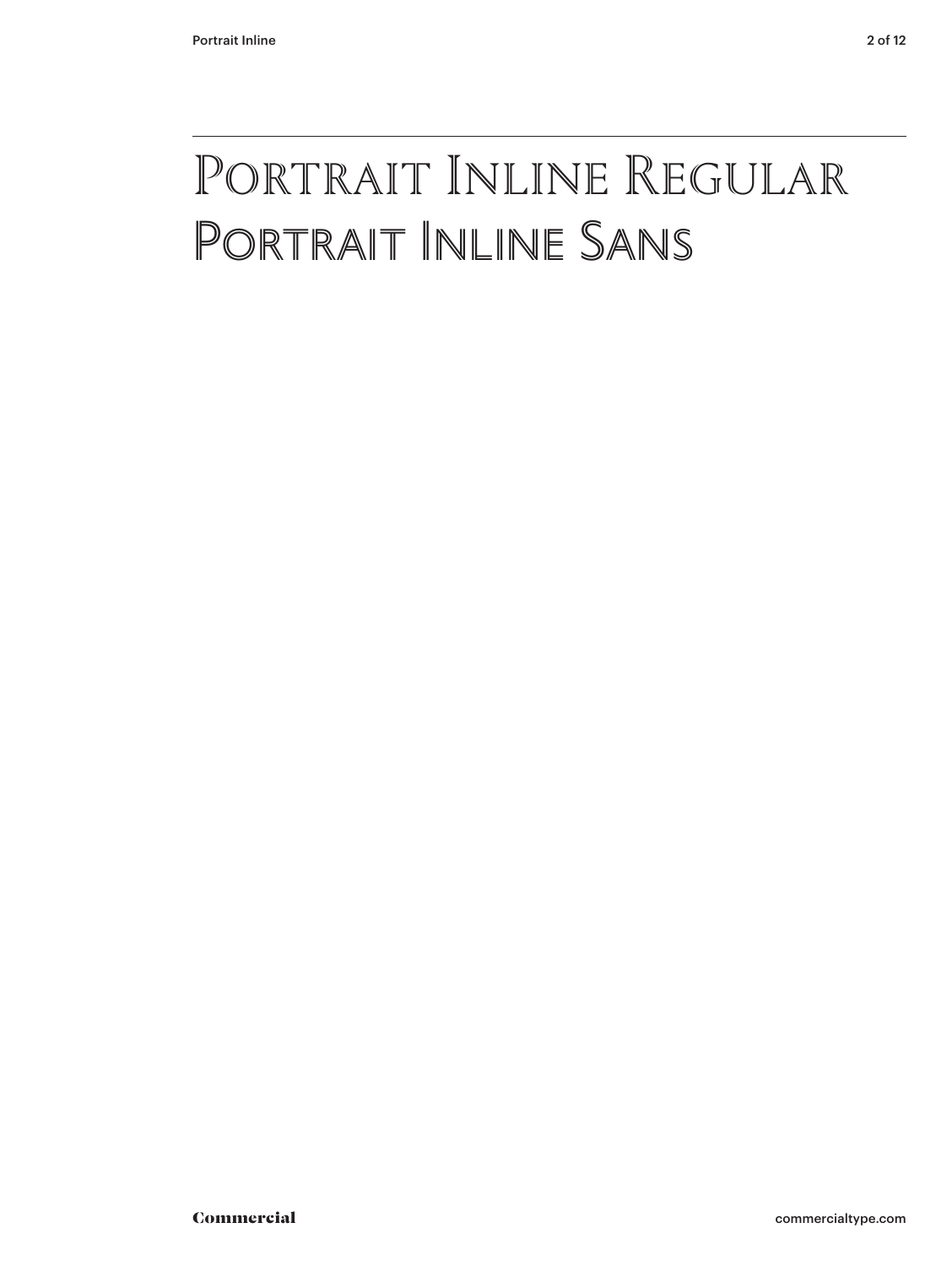# GR AM FRANK

PORTRAIT INLINE REGULAR 150 PT



PORTRAIT INLINE SANS 150 PT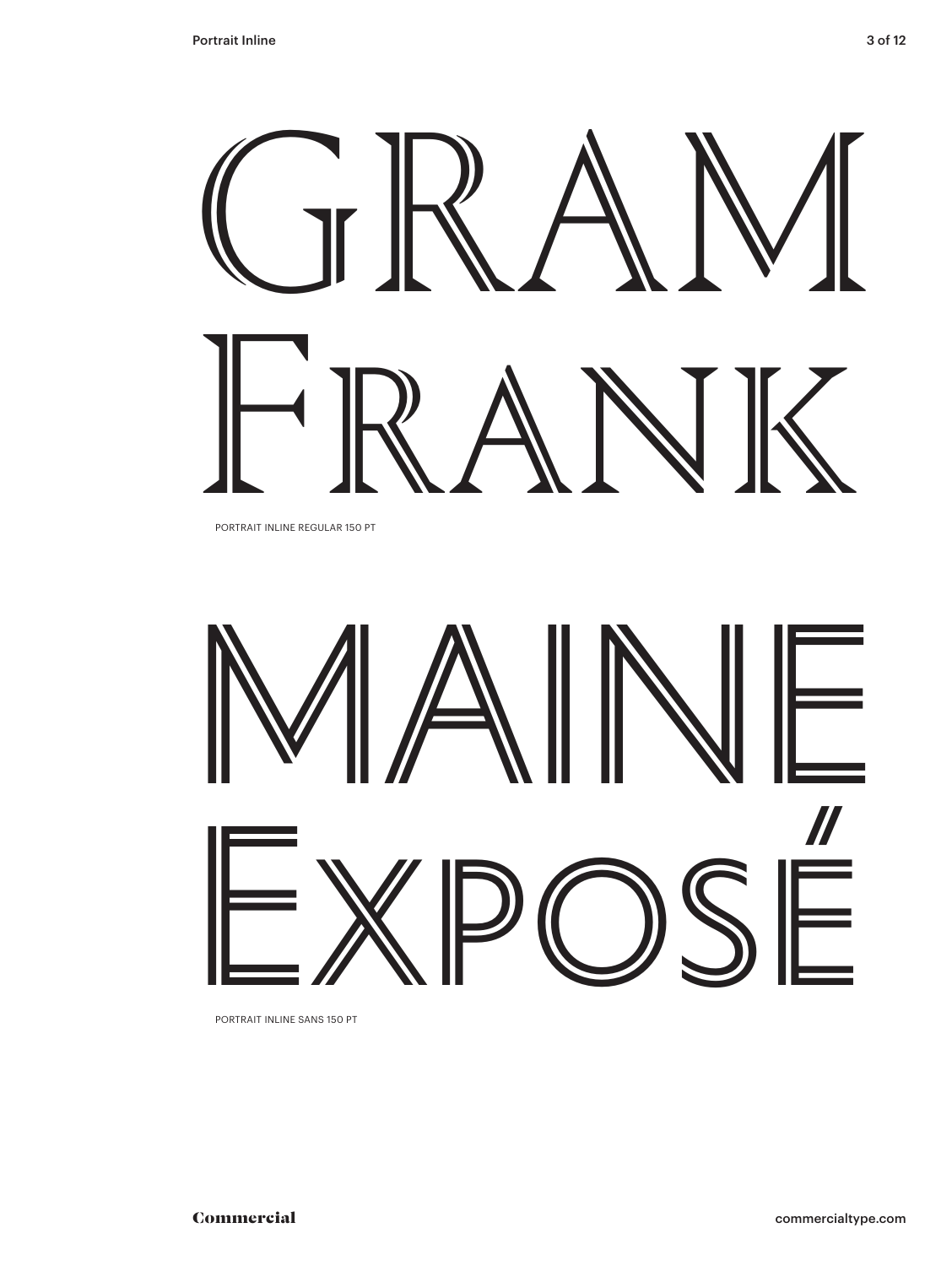

PORTRAIT INLINE REGULAR 80 PT

## EVOLUTION FORÊT VIERGE INSISTENT  $\mathbb{I}$ URTY-EIGHT

PORTRAIT INLINE SANS 80 PT

**Commercial**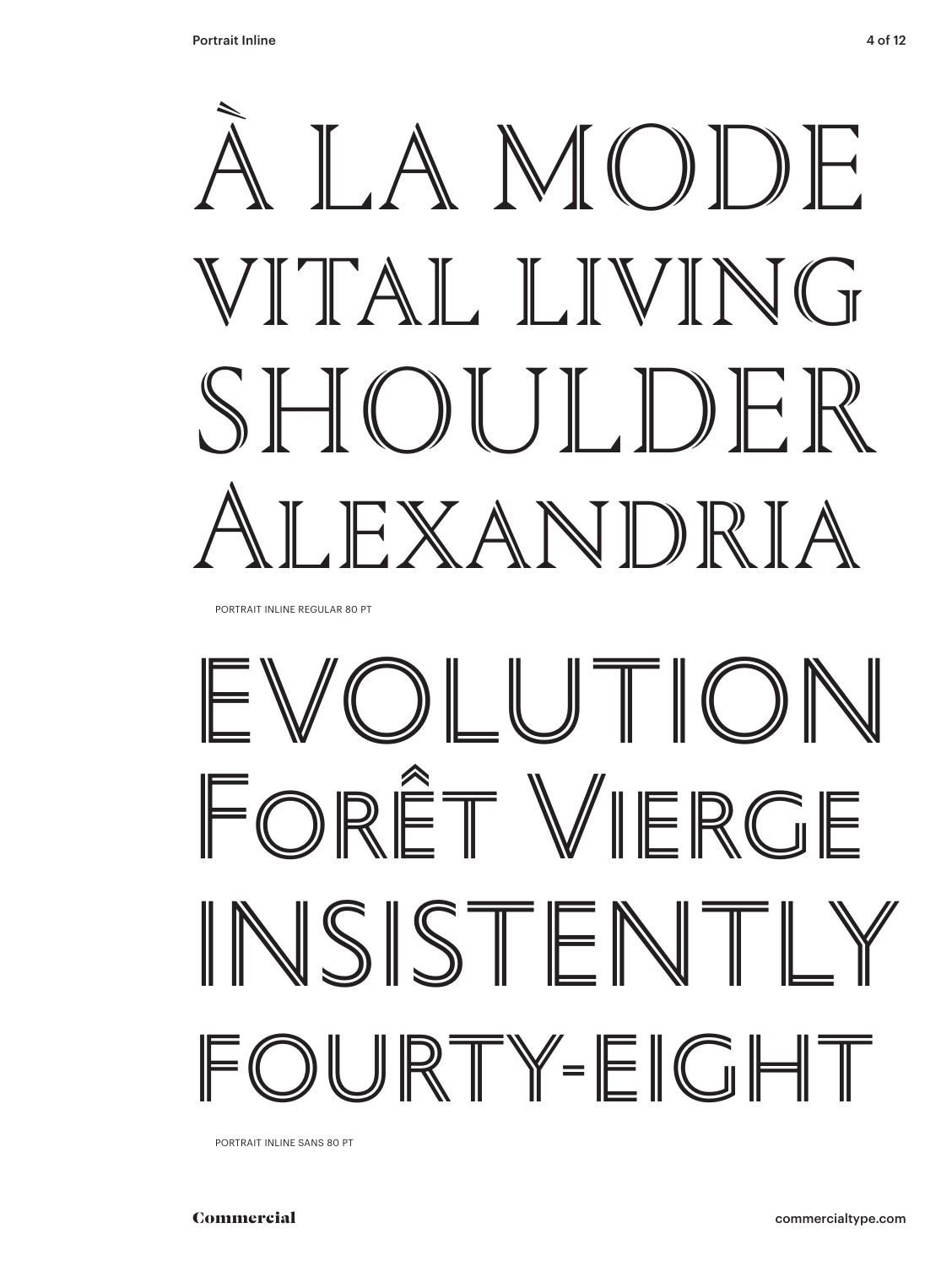SOCIETAL STRUCTURE BALANCED EQUILIBRIUMS PAĐ VAR ÁRIĐ 1866, AĐ GRAVITY & ATTRACTIONS DOSCOPIC HU  $K$  A A MENTAL DYSFUNTCION NGERE END

PORTRAIT INLINE REGULAR 40 PT [SWASH: Q]

## PATRIOT & FLAG-WAVER THE CONTINENTAL DIVID **% DES GARÇONS LISENT** BOSTON-INFLUENCED FORM TIEŽ JE DÔLEŽITÉ VEDIEŤ UN SERVICE À LA FRANÇAISE ESTIONNAIRE

PORTRAIT INLINE SANS 40 PT [STYLISTIC 3: W, SWASH: Q]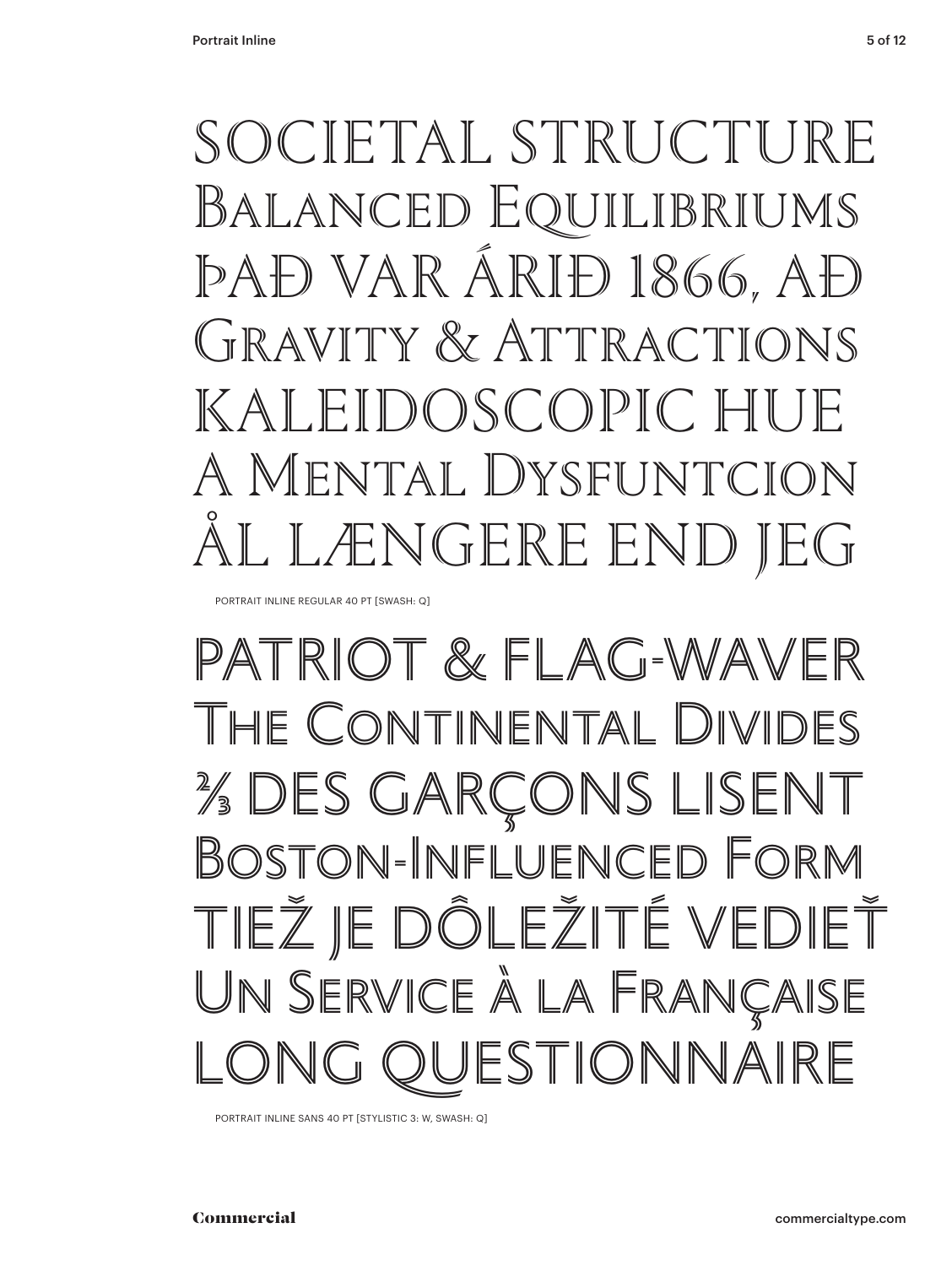

VEGETABLE

POTRAIT INLINE SANS 84PT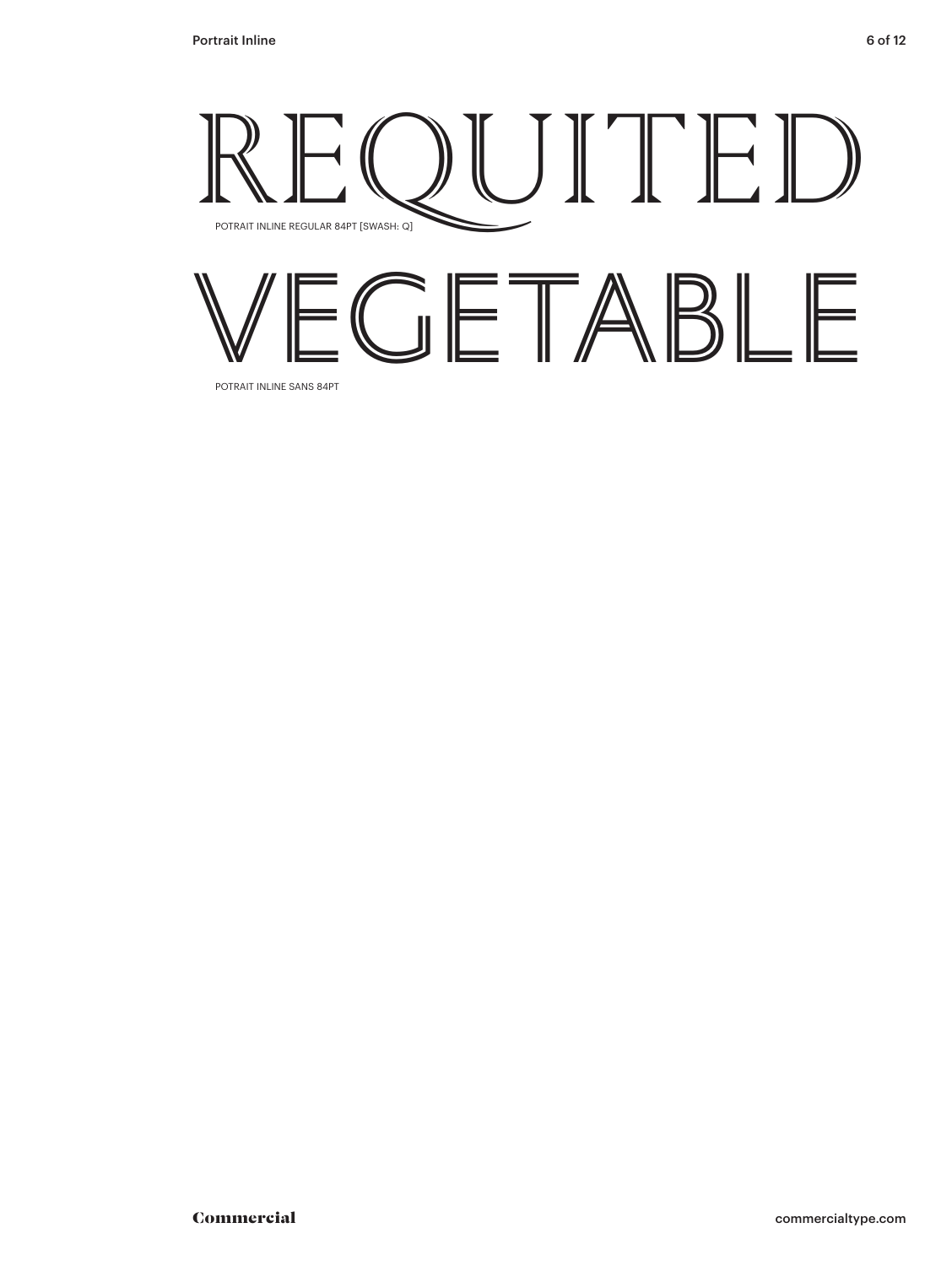| <b>UPPERCASE</b>                               | ABCDEFGHIJKLMNOPQRSTUVWXYZ                                                                                                    |  |  |
|------------------------------------------------|-------------------------------------------------------------------------------------------------------------------------------|--|--|
| SMALL CAPS                                     | ABCDEFGHIJKLMNOPQRSTUVWXYZ                                                                                                    |  |  |
| STANDARD PUNCTUATION                           | ¿?i!.,:;-——()[]{}/ \&*@""*'·",«»<> §•¶†‡©®™                                                                                   |  |  |
| ALL CAP PUNCTUATION                            | $---\&$ a $\cdots$                                                                                                            |  |  |
| SMALL CAP PUNCTUATION                          | $2?$ i! () $\left[\frac{18}{3}\right] \times \omega$ """                                                                      |  |  |
| PROPORTIONAL LINING<br>default figures         | \$£€\1234567890¢f%‰^°#°<+=-x:>                                                                                                |  |  |
| SMALL CAP FIGURES                              | $$E\in$ ¥1234567890%‰#<+=-×÷>                                                                                                 |  |  |
| PREBUILT FRACTIONS                             | $\frac{1}{2}$ $\frac{1}{3}$ $\frac{2}{3}$ $\frac{1}{4}$ $\frac{3}{4}$ $\frac{1}{8}$ $\frac{3}{8}$ $\frac{5}{8}$ $\frac{7}{8}$ |  |  |
| <b>NUMERATORS &amp;</b><br><b>DENOMINATORS</b> | $\left  \right $ 1234567890/1234567890                                                                                        |  |  |
| STYLISTIC ALTERNATES                           | WWQQ WWWWWW                                                                                                                   |  |  |
| <b>ACCENTED UPPERCASE</b>                      | ÁÂÀÄÅÃĂĂĀĄÅÆÆÇĆČČĊĎĐÉÊÈËĔ<br>ĖĒĘĞĜĢĠĦĤĺĨĨĬĬĬĨĨĨĶŁĹĽĻĿŇŃŇ<br>NŊÓÔŎÖŎŐŎØØŒŔŘŖŠŚŞŜŞÞŤŢŦ<br>ÚÛÙÜŬŰŪŲŮŨŴŴŴŴŶŶŶŸŽŹŹ                 |  |  |
| ACCENTED SMALL CAPS                            | ÁÂĂÄÅÃĂĀĄÅÆÆÇĆČĈĊĎĐÉÊÈËĔĖ<br>ĒĘĞĜĢĠĦĤÍÎÌÏĪĪĮĨĬĴĶŁĹĽĻĿÑŃŇŅŊ<br>ÓÒÒÖÖŐŌØØŒŔŘŖŠŚŞŜŞÞŤŢŦÚÛ<br>ÙÜŬŰŪŲŮŨŴŴŴŴÝŶŶŸŽŹŻ                 |  |  |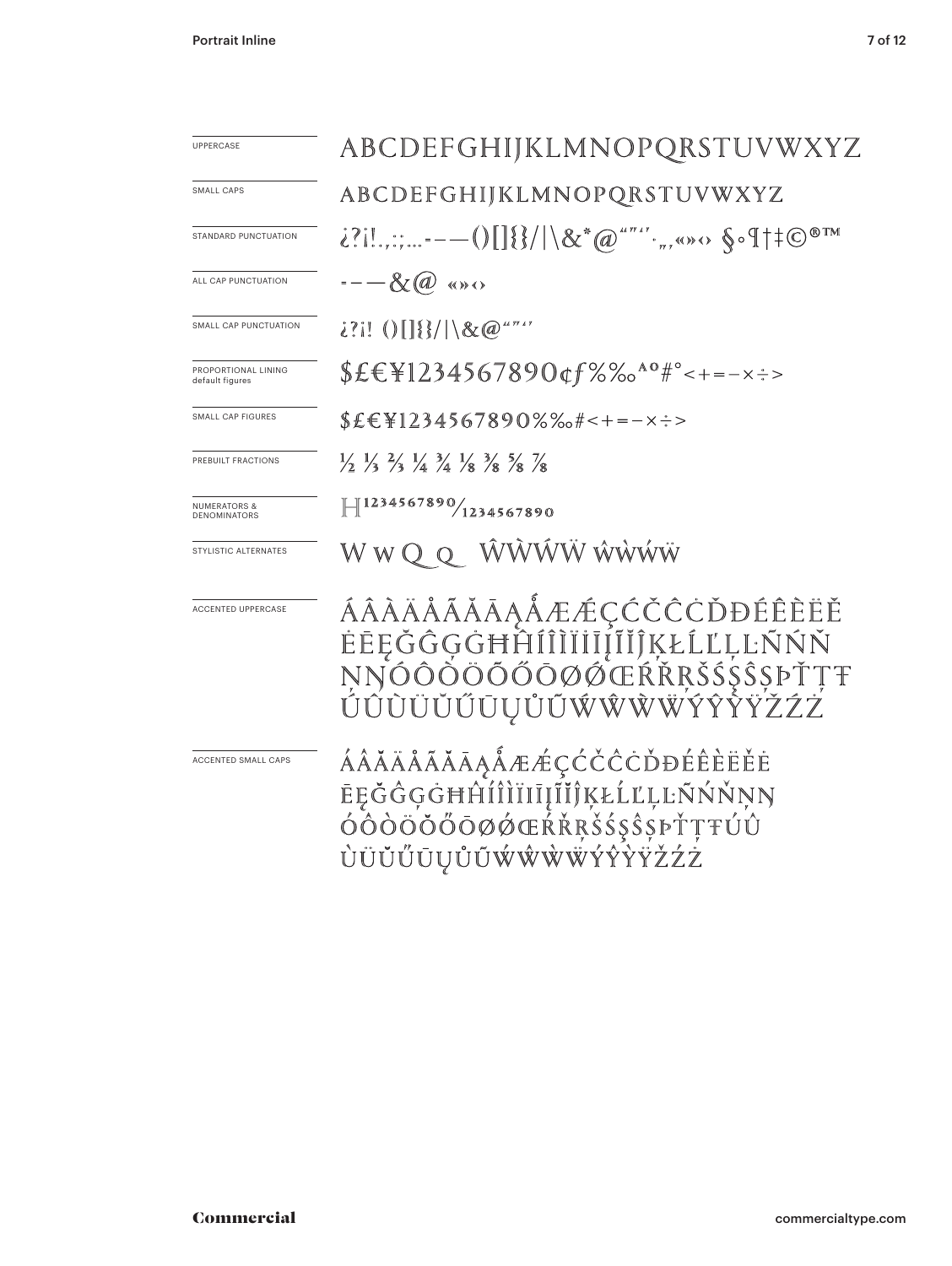| <b>UPPERCASE</b>                        | ABCDEFGHIJKLMNOPQRSTUVWXYZ                                                                                     |  |  |
|-----------------------------------------|----------------------------------------------------------------------------------------------------------------|--|--|
| SMALL CAPS                              | ABCDEFGHIJKLMNOPQRSTUVWXYZ                                                                                     |  |  |
| STANDARD PUNCTUATION                    | ¿?i!.,:;-—()[]{}/ \&*@""'".,,,«»<> §•¶†‡©®™                                                                    |  |  |
| ALL CAP PUNCTUATION                     | $---\&\mathbb{Q}$ (a) «»                                                                                       |  |  |
| SMALL CAP PUNCTUATION                   | ¿?¡! ()[] {}/  \&@""""                                                                                         |  |  |
| PROPORTIONAL LINING<br>default figures  | \$£€¥1234567890¢f%‰ <sup>^</sup> °#°<+=-×÷>                                                                    |  |  |
| SMALL CAP FIGURES                       | \$£€¥1234567890%‰#<+=-×÷>                                                                                      |  |  |
| PREBUILT FRACTIONS                      | 12 13 13 14 14 18 18 18 18                                                                                     |  |  |
| <b>NUMERATORS &amp;</b><br>DENOMINATORS | $  $ 1234567890/1234567890                                                                                     |  |  |
| STYLISTIC ALTERNATES                    | W W Q Q NVVVVVV WWWW                                                                                           |  |  |
| <b>ACCENTED UPPERCASE</b>               | ÁÂÀÄÅÃĂĀĄÅÆÆÇĆČČĊĎĐÉÊÈËĔ<br>ĖĒĘĞĜĢĠĦĤĨĨĨĬĨĨĨĨĨĶŁĹĽĻĿŇŇŇŅŊ<br>ÓÔÒÖÖŐŐŌØØŒŔŔŖŠŚŞŜSÞŤŢŦŰŨ<br>ÙÜŬŬŨŪŲŮŨŴŴŴŴŶŶŶŸŽŹŻ |  |  |
| ACCENTED SMALL CAPS                     | ÁÂÀÄÅÃĂĀĀĄÅÆÆÇĆČĈĊĎĐÉÊÈËËĒĘ<br>ŎĜĢĠĦĤĺĨĬĨĨĨĬĨĬĴĶŁĹĽĻĿŇŇŇŅŊÓÔŎÖ<br>ÕŐŌØØŒŔŘŖŠŚŞŜŞÞŤŢŦÚÛÙÜŬŰŪŲŮ<br>ŨŴŴŴŴŶŶŸŽŹŻ   |  |  |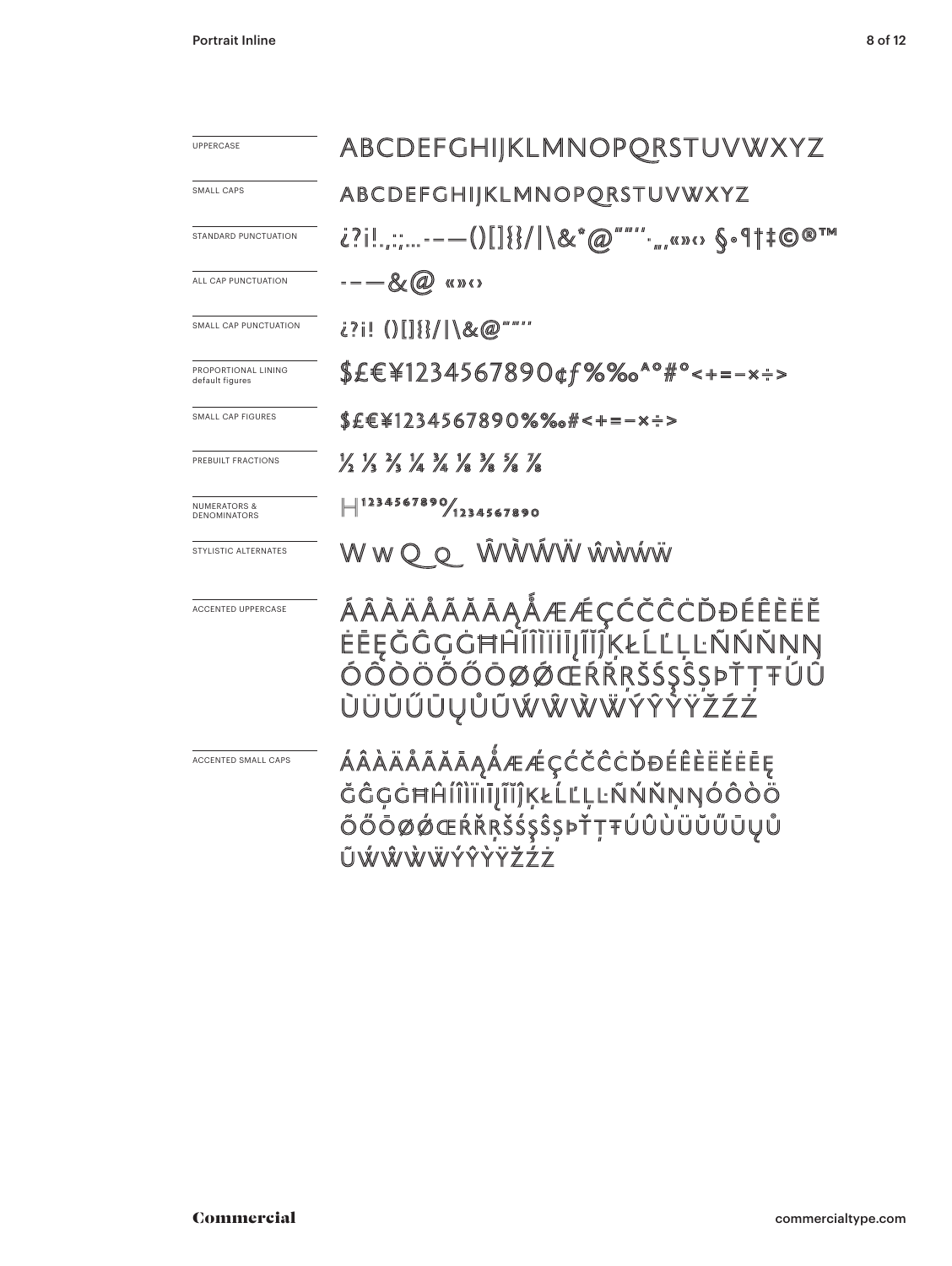| <b>OPENTYPE FEATURES</b><br><b>FAMILY WIDE</b>                                           | <b>DEACTIVATED</b>             | <b>ACTIVATED</b>                                   |
|------------------------------------------------------------------------------------------|--------------------------------|----------------------------------------------------|
| ALL CAPS<br>substitutes Q with longer tail,<br>opens up spacing, moves<br>punctuation up | QUIPS & HI-FI (ON) [SALE]      | QUIPS & HI-FI (ON) [SALE]                          |
| ALL SMALL CAPS<br>punctuation & figures                                                  | BEST QUALITY (SINCE) 1974 & 75 | BEST QUALITY (SINCE) 1974 & 75                     |
| <b>FRACTIONS</b><br>ignores numeric date format                                          | 21/03/10 AND 21/18 TO 540/92   | $21/03/10$ AND $2\frac{1}{18}$ TO $5\frac{40}{22}$ |
| <b>DENOMINATOR</b><br>for making arbitrary fractions                                     | 0123456789 0123456789          | 0123456789 0123456789                              |
| <b>NUMERATOR</b><br>for making arbitrary fractions                                       | 0123456789 0123456789          | 0123456789 0123456789                              |
| <b>LANGUAGE FEATURE</b><br>Polski (Polish) kreska accent                                 | ŹRÓDŁA ŚLADY MOŻLIWOŚĆ         | ŻRÓDŁA ŚLADY MOŻLIWOŚĆ                             |
| <b>LANGUAGE FEATURE</b><br>Română (Romanian) s accent                                    | ÎNSUȘI conștiința științifice  | ÎNSUȘI CONȘTIINȚA ȘTIINȚIFICE                      |
| STYLISTIC SFT 03 + 04<br>alternate W                                                     | <b>WESTERLY AWARDS WOWED</b>   | <b>WESTERLY AWARDS WOWED</b>                       |